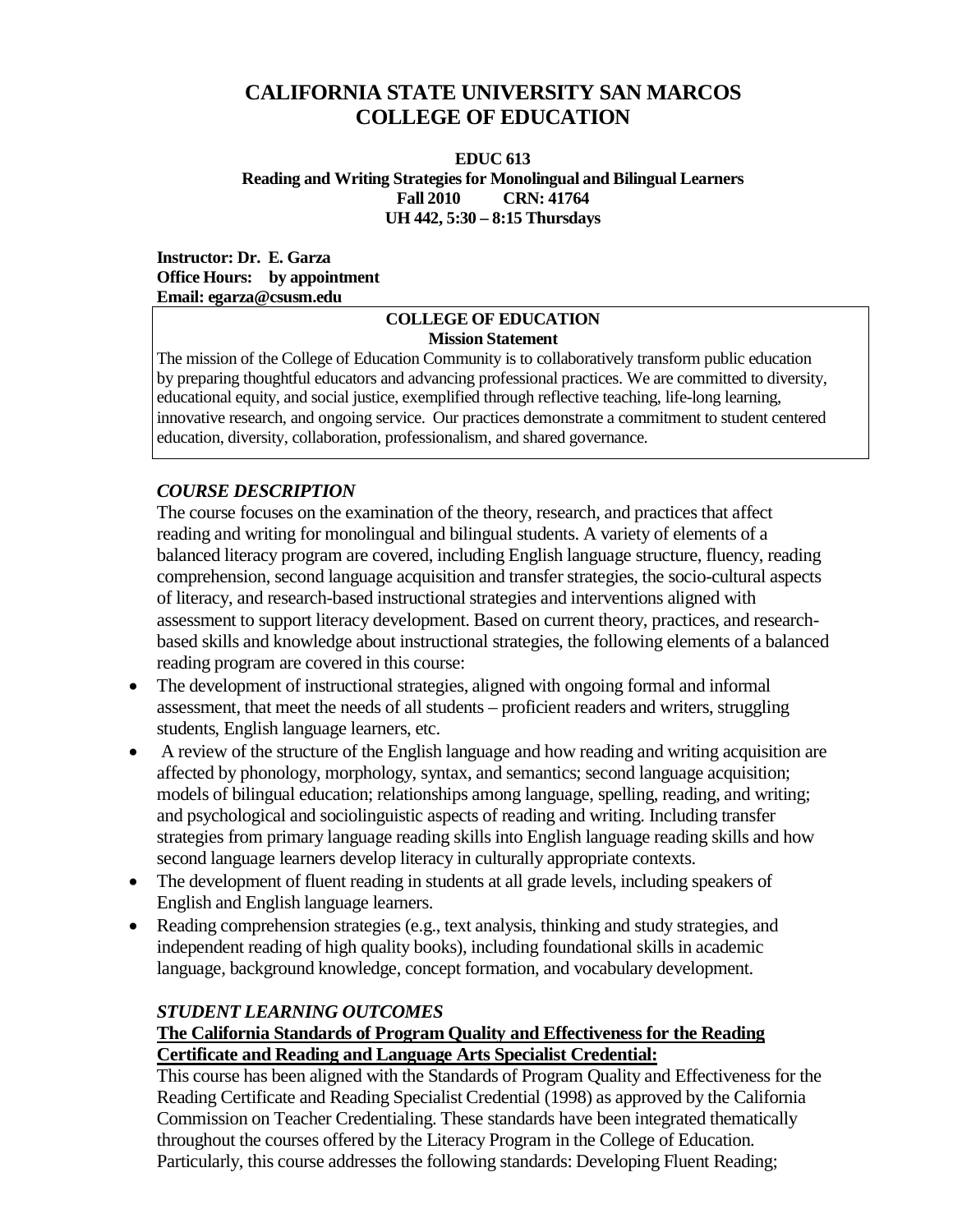Comprehension and Study Strategies; and Preparation for Meeting and Reading and Writing Needs of All Students.

### **California Teachers of English Learners (CTEL)**

This course is aligned to the following standards for the California Teachers of English Learners (CTEL) Certificate Program:

#### **Standard 7: Foundations of English Language/Literacy Development and Content Instruction**

The program provides candidates with opportunities to develop conceptual understanding of the historical, legal, and legislative foundations of instructional programs for English learners, including federal and state laws and policies, legal decisions, and demographic changes at the local, state, and national levels. The program provides candidates with philosophies and assumptions underlying various instructional program models methods for English learners, as well as current research on the effectiveness of these various models and methods of instruction. The coursework provides candidates with knowledge of the foundations of English language literacy, including the links between oral and written language and the affects of personal factors on English language literacy development. The program coursework develops candidates' conceptual and applied knowledge about the instructional planning, organization, and delivery for English Learners, including effective resource use. Coursework also provides candidates with conceptual understanding and applied knowledge of current approaches, methods, and strategies used in English Language/Literacy Development, Content-based English Language Development (ELD) instruction, and Specially Designed Academic Instruction Delivered in English (SDAIE).

**Standard 8: Approaches and Methods for English Language Development and Content Instruction** The program provides candidates with the ability to demonstrate knowledge of English language development research-based theories and frameworks and to apply these theories to assist English learners with English language literacy. The coursework teaches candidates about the theoretical goals, key features, and the effectiveness of current ELD approaches, in addition to those goals and features of instructional approaches outlined in the California Reading/Language Arts Framework (2006). The program enables candidates to deliver standards-based English language development instruction and English language arts instruction that are informed by assessment and appropriate for English Learners in the areas of listening and speaking, reading and writing. The coursework provides candidates with the ability to understand, apply, and evaluate key procedures used in planning and implementing SDAIE lessons, including the use of language objectives and grade-level content objectives in the lesson, selecting and applying multiple strategies to access core content and assess students' prior knowledge, provide students with cognitively engaging input, and to augment and/or modify content-area texts and textbooks to address English learners' language needs. The coursework develops candidates' ability to utilize the methodology of ELD, Content-based ELD, and SDAIE to scaffold student acquisition of language and gradelevel content knowledge across the curriculum and to target listening, speaking, reading and writing skills as appropriate to the student's level of language proficiency.

### *UNIVERSITY REQUIRMENTS*

#### *All University Writing Requirement*

Writing requirements for this class will be met as described in the assignments. Every course at the university, including this one, must have a writing requirement of at least 2500 words. *Students with Disabilities Requiring Reasonable Accommodations*

Students with disabilities requiring reasonable accommodations must be approved for services by providing appropriate and recent documentation to the Office of Disabled Student Services (DSS). The office is located in Craven Hall 5205, and can be contacted by phone at 760.750.4905 or TTY 760.750.4909. Students authorized by DSS to receive reasonable accommodations should meet with their instructor during office hours or, to ensure confidentiality, in a more private setting.

### *CSUSM Academic Honesty Policy*

"Students will be expected to adhere to standards of academic honesty and integrity, as outlined in the Student Academic Honesty Policy. All written work and oral presentation assignments must be original work. All ideas or materials borrowed from other sources must have appropriate references to the original sources. Any quoted material should give credit to the source and be punctuated with quotation marks. Students are responsible for honest completion of their work including examinations. There will be no tolerance for infractions. If you believe there has been an infraction by someone in the class, please bring it to the instructor's attention. The instructor reserves the right to discipline any student for academic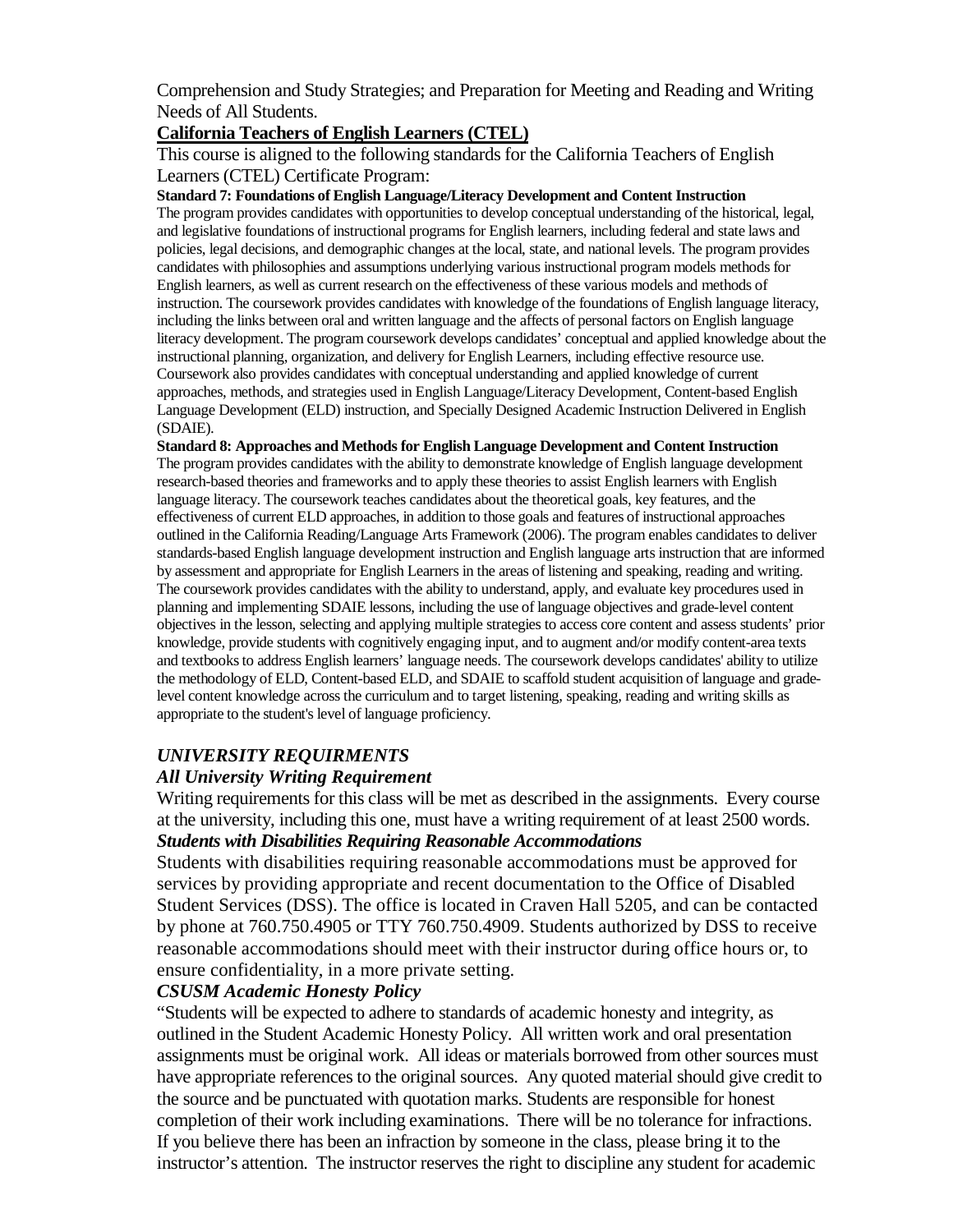dishonesty in accordance with the general rules and regulations of the university. Disciplinary action may include the lowering of grades and/or the assignment of a failing grade for an exam, assignment, or the class as a whole." Incidents of Academic Dishonesty will be reported to the Dean of Students. Sanctions at the University level may include suspension or expulsion from the University.

#### *Plagiarism*

As an educator, it is expected that each student will do his/her own work, and contribute equally to group projects and processes. Plagiarism or cheating is unacceptable under any circumstances. If you are in doubt about whether your work is paraphrased or plagiarized see the Plagiarism Prevention for Students website [http://library.csusm.edu/plagiarism/index.html.](http://library.csusm.edu/plagiarism/index.html) If there are questions about academic honesty, please consult the University catalog.

## *COURSE REQUIREMENTS*

#### *Grading Standards*

Overall Evaluation/Assessment Scoring Rubric

**High**: The graduate student consistently performs and participates in an exemplary manner. Each assignment receives in-depth exploration and reflection based upon research, observations and classroom implementation. All work is submitted in a professional manner using APA style when appropriate. Presentations are consistent with professional expectations, providing appropriate visual aids, appropriate handouts, and are well prepared. Professional and responsible behavior, including timely attendance and submission of assignments, are practiced in a consistent manner.

**Intermediate**: The graduate student meets outcomes expectations in a satisfactory manner. Each assignment is based upon research, observations and classroom implementation. Generally, work is submitted in a professional manner using APA style when appropriate. Generally, presentations are consistent with professional expectations, providing appropriate visual aids, appropriate handouts, and are well prepared. Most of the time, professional and responsible behavior, including timely attendance and submission of assignments, are practiced in a consistent manner.

Low: The graduate student's skills are weak and do not meet expectations. Each assignment is based upon opinion rather than research, theory, and best practices. Reflection is shallow. Assignments are submitted without APA style, thorough proofreading and organization. The student needs a great deal of guidance. The student is consistently late with work and has classroom attendance problems.

### *Grading Policy*

Unless otherwise negotiated with the instructor, all assignments are to be handed in on the due date. Students will not receive full earned credit for late work. **Assignments not handed-in on due date will lose 10 % of earned credit per day.** After two weeks, late assignments will be given a zero. Students may resubmit work with improvements when warranted and negotiated with the instructor, and still receive full earned credit when the original was submitted on time.

| A  | 93-100 | $B+$      | 87-89 | $C+$ | 77-79 |
|----|--------|-----------|-------|------|-------|
| А- | 90-92  | B         | 83-86 | C    | 73-76 |
|    |        | <b>B-</b> | 80-82 | $C-$ | 70-72 |
|    |        |           |       |      |       |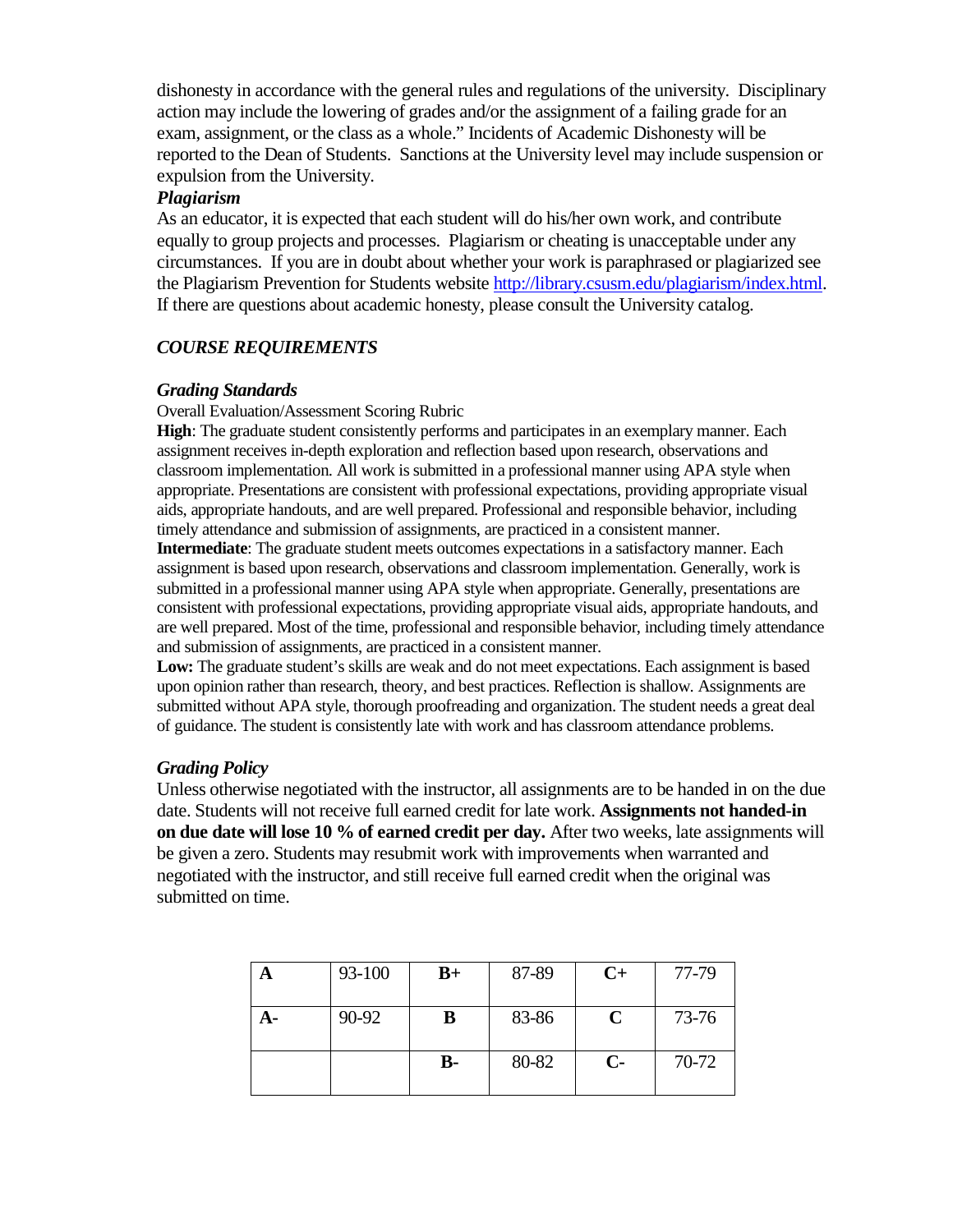# *College of Education Attendance Policy*

Due to the dynamic and interactive nature of courses in the College of Education, all students are expected to attend all classes and participate actively. At a minimum, students must attend more than 80% of class time, or s/he may not receive a passing grade for the course at the discretion of the instructor. Individual instructors may adopt more stringent attendance requirements. Should the student have extenuating circumstances, s/he should contact the instructor as soon as possible. *(Adopted by the COE Governance Community, December, 1997).* 

Students missing more than three class sessions will not earn a passing grade. Illness and emergencies are considered on a case-by-case basis. If students are unable to attend a class session they should notify the instructor prior to their absence. It is the student's responsibility to communicate with the instructor in a timely fashion about any extraordinary circumstances that may affect attendance, including on-line session attendance, and completion of the assignments. However, notifying the instructor does not excuse students from assignments nor the attendance policy. **Any absence from a class session will result in the loss of 8 points.** Two absences will result in a grade letter reduction. Three absences will comprise over 20% of the class and would result in two grade letter reductions. You may make up ONE absence by participating in an approved Extra Credit Activity and submitting a 2 page written reflection. The reflection must follow the professor's criteria.

### *Participation*

Students are expected to attend all class sessions, arrive promptly, stay until the end of the session, and to participate actively in class activities. All students are expected to participate in class activities and demonstrate reflective learning. This includes participation in on-line sessions by the due date. It is important that students are well prepared for course sessions by completing the readings and assignments scheduled before the class meeting

### *Use of Technology*

Students are expected to demonstrate competency in the use of various forms of technology (i.e. word processing, electronic mail, use of the Internet, and/or multimedia presentations). Specific requirements for course assignments with regard to technology are at the discretion of the instructor. Keep a digital copy of all assignments for use in your teaching portfolio. Assignments will be submitted online, and some will be submitted hard copy as well.

### *Electronic Communication Protocol*

Electronic correspondence is a part of professional interactions. If you need to contact me, email is often the easiest way to do so. Please be reminded that e-mail and on-line discussions are a very specific form of communication, with their own nuances and etiquette. For instance, electronic messages sent in all upper case (or lower case) letters, major typos, or slang, often communicate more than the sender originally intended. With that said, please be mindful of all e-mail and on-line discussion messages you send to your colleagues, to faculty members in the College of Education, or to persons within the greater educational community. All electronic messages should be crafted with professionalism and care. Things to consider:

- Would I say in person what this electronic message specifically says?
- How could this message be misconstrued?
- Does this message represent my highest self?
- Am I sending this electronic message to avoid a face-to-face conversation?
- In addition, if there is ever a concern with an electronic message sent to you, please talk with the author in person in order to correct any confusion.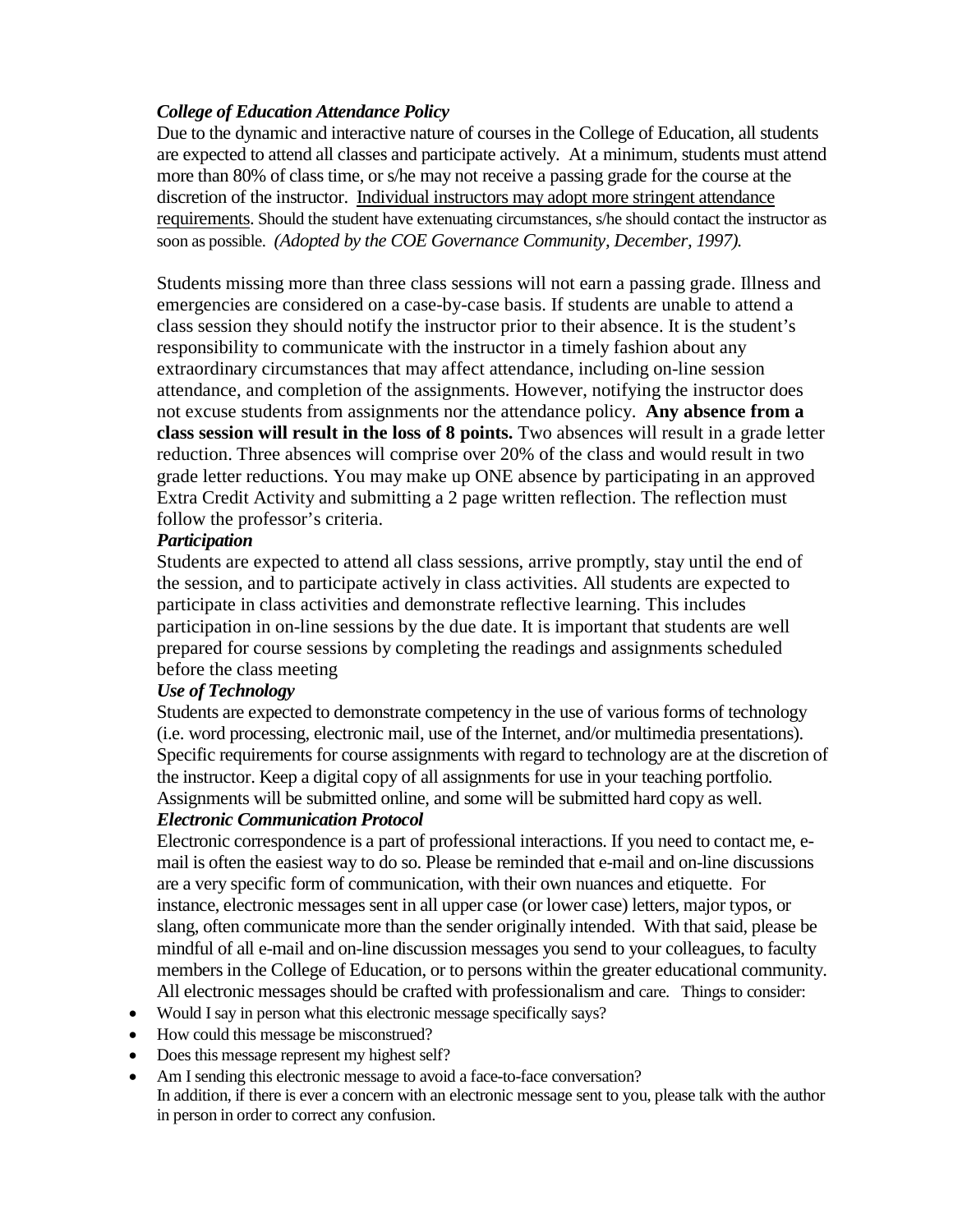## *Required Texts:*

Quiocho, A., and Ulanoff, S. (2009). *Differentiated Literacy Instruction for English Language Learners.* Allyn and Bacon. ISBN-13: 978-0-13-118000-0

Kucer, S.B. and Silva, C. (2006). Teaching the Dimensions of Literacy. Routledge.

ISBN 978-0-8058-5020-8

Additional Required Readings: Additional readings will be assigned throughout the course and will include research articles, on-line articles and websites.

### *COURSE ASSIGNMENTS*

*Technology***:** Students are expected to demonstrate competency in the use of various forms of technology (i.e. word processing, electronic mail, use of the Internet, and/or multimedia presentations). Specific requirements for course assignments with regard to technology are at the discretion of the instructor. Keep a digital copy of all assignments for use in your teaching portfolio.

*Writing***:** It is expected that students proofread and edit word-processed assignments prior to submission. Hand-written work is not accepted. Assignments are to be written in Times New Roman, size11 font, and are 1.5 spaced. Ensure the text is error-free (grammar, spelling), and ideas are logically presented. All citations, where appropriate, use American Psychological Association (APA) format.

*Readings***:** Students are expected to complete assigned readings *prior*to the class sessions to which the readings are related in preparation for class activities. Refer to the handout on reading assignments distributed by the instructor for the specific information about the readings for each class session.

| <b>Assignment</b>                             | <b>Points</b>   |
|-----------------------------------------------|-----------------|
|                                               | <b>Possible</b> |
| Chapter Group Power Point & Presentation      | 20              |
| Latino Summit Data Analysis                   | 15              |
| ELD or Bilingual Strategy Poster Presentation | 20              |
| <b>English Reading Intervention Study</b>     | 25              |
| <b>On-line Session Activities</b>             | 20              |
| <b>Total Points</b>                           | 100             |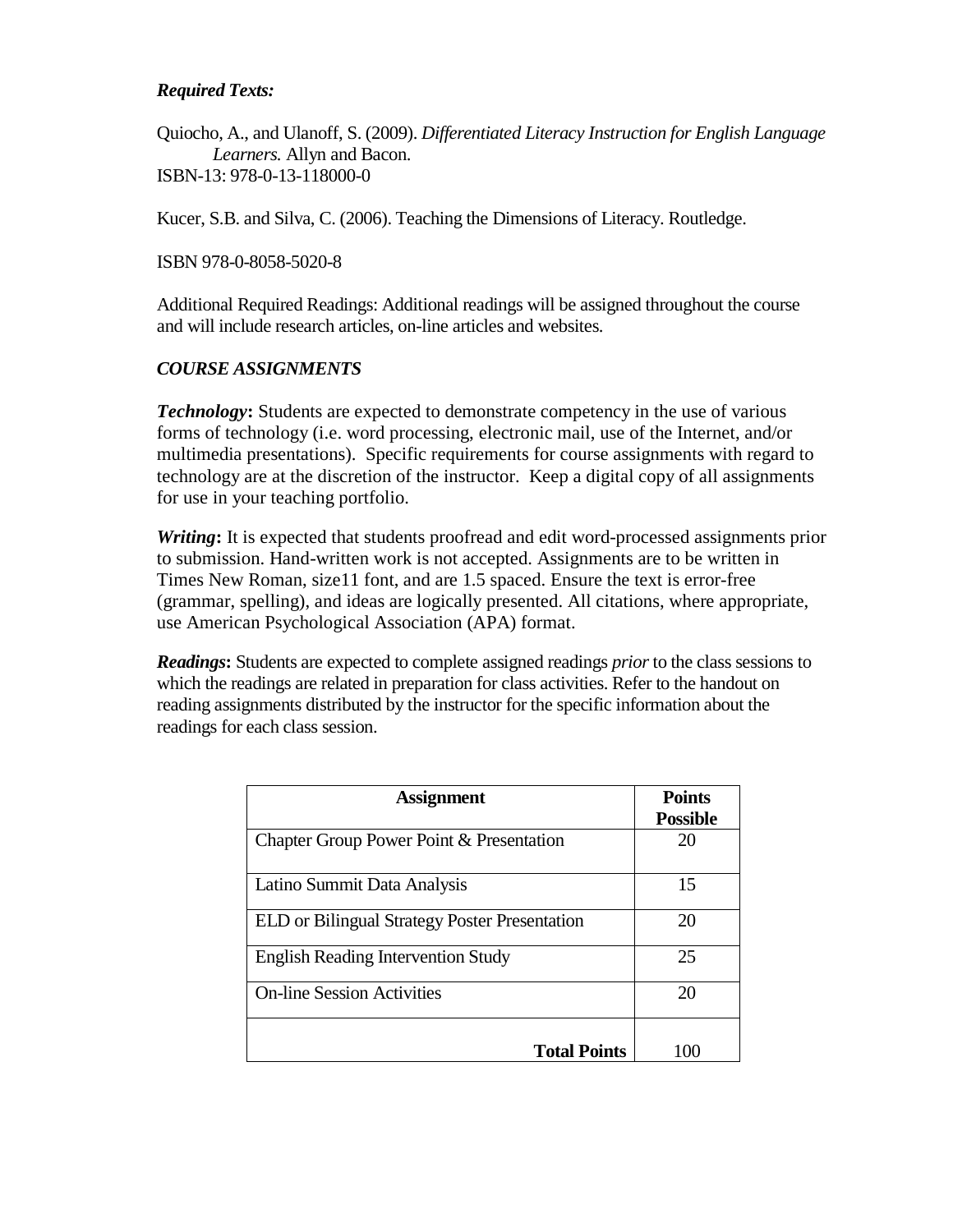# *ASSIGNMENT DESCRIPTIONS*

## CHAPTER GROUP POWER POINT & PRESENTATION

Students work together in groups of 3 or 4 to create and present a power point presentation for the whole class on a chapter from the Quiocho & Ulanoff text. Students will select a chapter, read it and discuss it together. After identifying the key concepts of the chapter, they will develop a power point to use in a presentation of the chapter's key ideas to their peers during a class session. The group will have 15 minutes (total) to make their presentation. Sign-ups for the chapters will take place the first class session. Groups create a power point following the template of 9 slides (below).

|                   | <b>Template for Power Point</b>                                                                                                    |  |
|-------------------|------------------------------------------------------------------------------------------------------------------------------------|--|
| Slides $1 & 2$    | Introduce chapter stating the title and purpose of the chapter $\&$ briefly<br>summarized chapter objectives                       |  |
| Slides $3 & 4$    | Describe key concepts from "Building Background Knowledge" & clarify<br>any essential vocabulary needed to understand the chapter. |  |
| Slides 5, 6 $& 7$ | Explain practices recommended in "Linking Theory to Practice."                                                                     |  |
| Slides $8 & 9$    | Highlight an example, from "Examples from the Field" & pose a salient<br>question and/or discussion prompt for the audience.       |  |

### ON-LINE SESSION ACTIVITIES

Students complete four activities related to on-line sessions. Each activity is based on the instructor's assigned prompts that provide instructions to the students about what to do. The prompts typically require that students interact with a website, read on-line articles and/or view on-line videos. Prompts also require a journal entry (written in Times New Roman, size11 font, 1.5 spacing). Students bring their journal entries to the following face to face class session to share their findings and insights with their peers in the class. The rubric (below) describes the criteria for journal entries.

| <b>Rubric for Journal Entries</b> |
|-----------------------------------|
|                                   |

| Criteria                                      |  |  | $2-1$ |
|-----------------------------------------------|--|--|-------|
|                                               |  |  |       |
| Answers the prompt assigned by the instructor |  |  |       |
| Demonstrates analytical reflective writing    |  |  |       |
| Makes connections to course readings          |  |  |       |
| Includes any required attachments             |  |  |       |

| <b>On-line Session Activity Topics</b>                                |
|-----------------------------------------------------------------------|
| <b>PROMPT</b> #1: Storytelling, Cultures $\&$ Supplementing Textbooks |
| <b>PROMPT</b> #2: Poverty, Access to Books & Reading Achievement      |
| <b>PROMPT</b> #3: Vocabulary & Academic Language                      |
| <b>PROMPT</b> #4: Multimodality $\&$ New Literacies                   |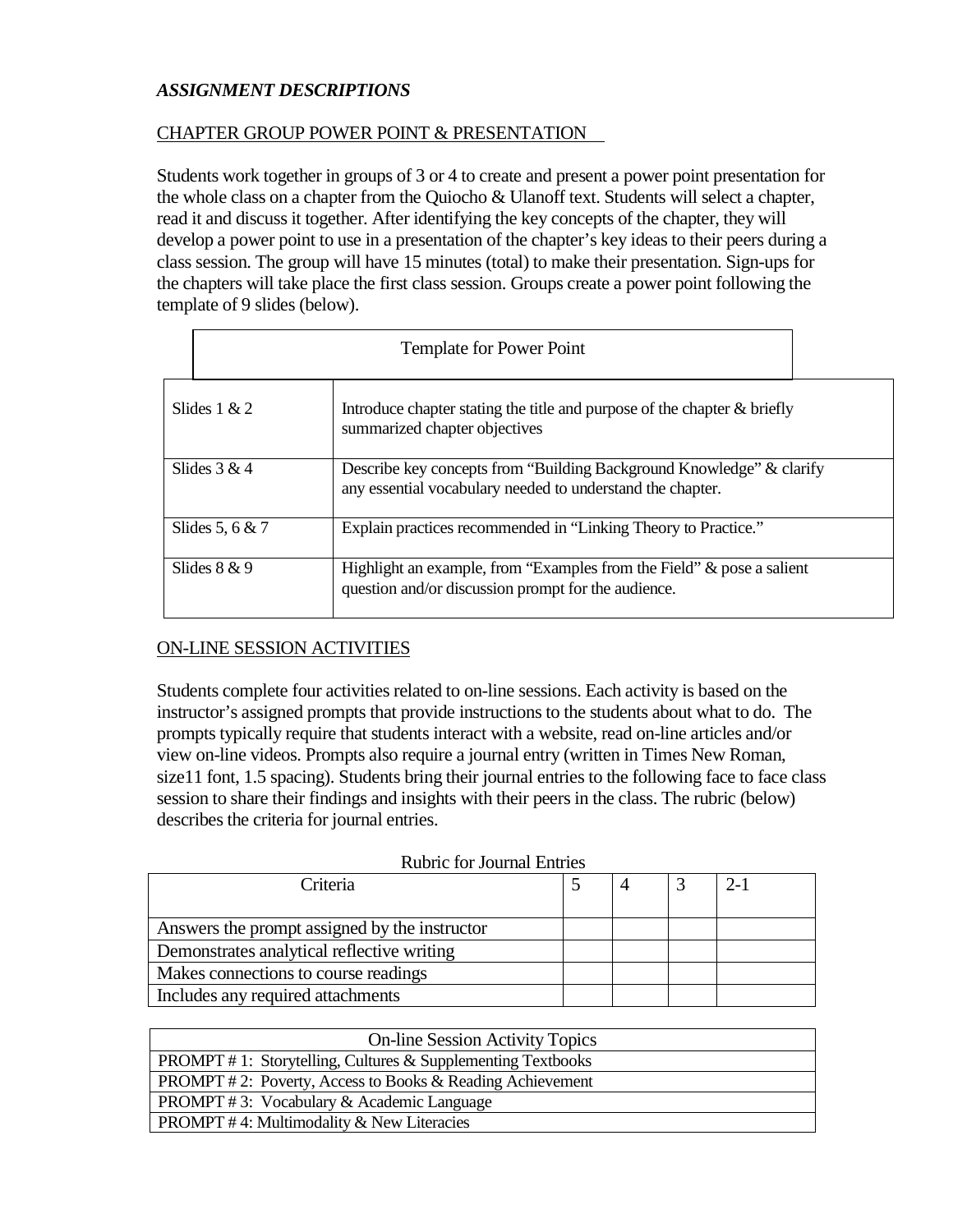# LATINO SUMMIT DATA ANALYSIS

For this assignment, students may collaborate with a partner to analyze the Latino Summit Data report, which is available on-line at the San Diego County Office of Education website (www.sdcoe.net). Students write a 700 – 800 word paper (approximately 2 pages, using 1.5 spacing, Times New Roman, font size 11). The paper should analyze the data for the strengths and challenges in the school system related to the effectiveness of education for Latinos, including Spanish dominant English Learners, from preschool to the university. Use the template below to organize your written analysis.

| Brief description of the select<br>comparison district or school<br>(typically students select one with<br>which they are already familiar). | How would you describe the district or school that<br>you have selected?<br>Name of district or school<br>Descriptors such as "rural or urban," "coastal or<br>inland," "wealthy or poor"<br>Number of students |
|----------------------------------------------------------------------------------------------------------------------------------------------|-----------------------------------------------------------------------------------------------------------------------------------------------------------------------------------------------------------------|
| Create a table that compares / contrasts                                                                                                     | What are the similarities and differences in any of the                                                                                                                                                         |
| data from select district or school with<br>Latino Summit Data                                                                               | following categories (or others you identify)?                                                                                                                                                                  |
|                                                                                                                                              | Number of Latinos                                                                                                                                                                                               |
|                                                                                                                                              | Number of English language learners                                                                                                                                                                             |
|                                                                                                                                              | <b>Educational programs</b>                                                                                                                                                                                     |
|                                                                                                                                              | Academic performance                                                                                                                                                                                            |
|                                                                                                                                              | <b>Educational attainment</b>                                                                                                                                                                                   |
|                                                                                                                                              | Teacher ethnicity & experience                                                                                                                                                                                  |
|                                                                                                                                              |                                                                                                                                                                                                                 |
| Tell the story behind the data from the                                                                                                      | What is the narrative of Latinos in education that                                                                                                                                                              |
| Latino Summit Data report                                                                                                                    | these data show? What are the strengths and                                                                                                                                                                     |
|                                                                                                                                              | challenges in the schools related to effectiveness of                                                                                                                                                           |
|                                                                                                                                              | education for Latinos and Spanish dominant ELs?                                                                                                                                                                 |
|                                                                                                                                              | The "big ideas" from the data                                                                                                                                                                                   |
|                                                                                                                                              | Trends of change and/or stability over the past                                                                                                                                                                 |
|                                                                                                                                              | decade. These trends could be related to any of the                                                                                                                                                             |
|                                                                                                                                              | following strands: student ethnicity, English learners,                                                                                                                                                         |
|                                                                                                                                              | educational programs, graduation rates, teacher                                                                                                                                                                 |
|                                                                                                                                              | ethnicity & experience, educational attainment.                                                                                                                                                                 |
| Any additional information                                                                                                                   | What other information would you need or                                                                                                                                                                        |
|                                                                                                                                              | want in order to be able to make                                                                                                                                                                                |
|                                                                                                                                              | recommendations for program improvement                                                                                                                                                                         |
|                                                                                                                                              | at the district or school level?                                                                                                                                                                                |
|                                                                                                                                              |                                                                                                                                                                                                                 |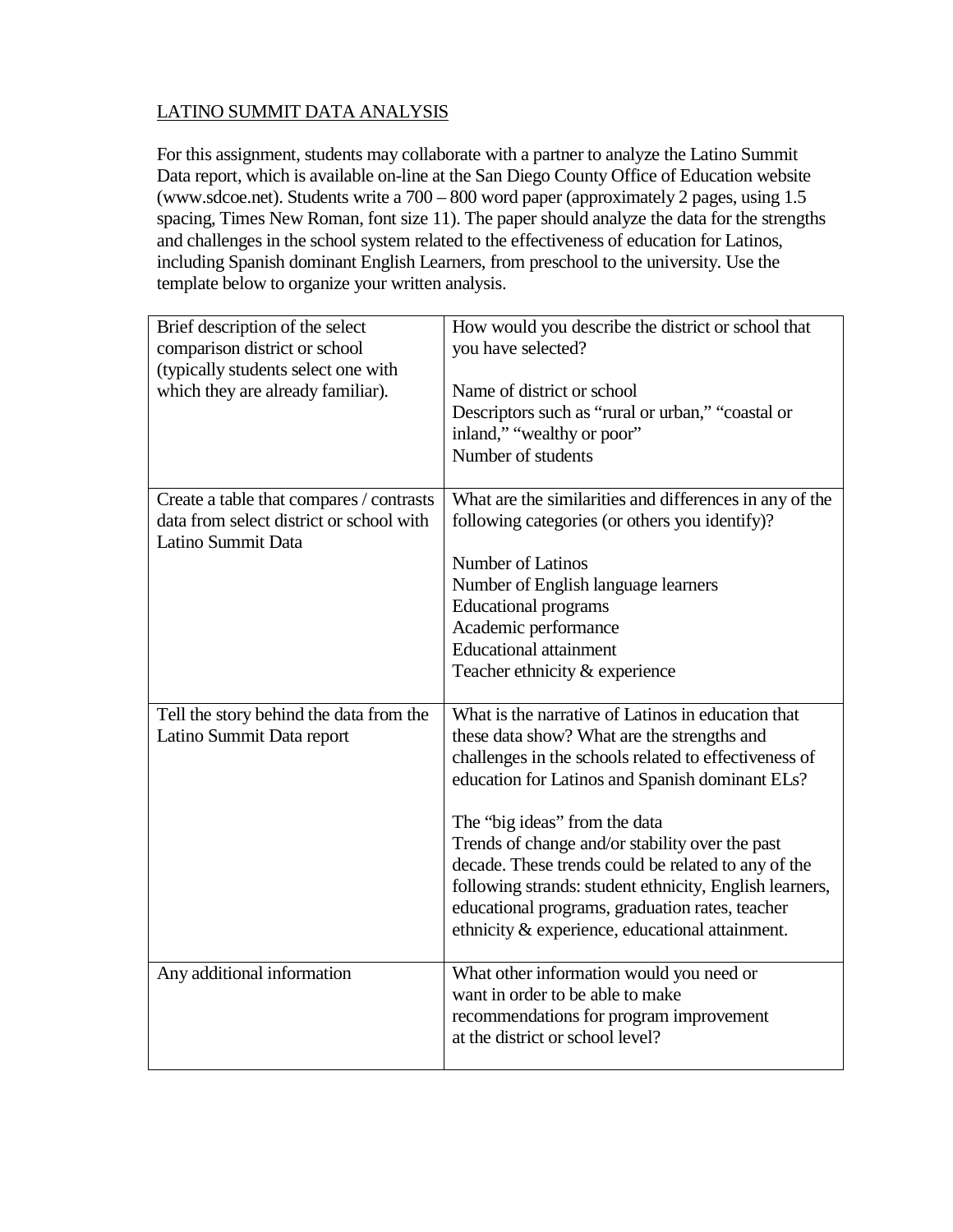# ELD OR BILINGUAL STRATEGY POSTER PRESENTATION

Working with a partner, students investigate an instructional strategy and prepare a poster to be presented during a class session. Students may pick an instructional strategy designed to teach English Language Development in the areas of reading/writing. Or, students may select a bilingual strategy that promotes transfer between the child's first language and English, the child's second language in the areas of reading/writing. Ideally, the instructional strategy should be implemented at least once with bilingual students.

Students will create a poster that includes the items on the checklist (below) related to the instructional strategy. During the poster session, students will stand next to their poster and use it to explain how the strategy works to foster language development & literacy. Please note the poster presentation should strive for clarity of information in terms of content, organization and visual appeal. In addition, students will observe posters presented by their peers, record information in an effort to explore individual as well as whole class topics of inquiry.

| X | <b>CHECKLIST FOR POSTER PRESENTATION</b>                                                                                   |
|---|----------------------------------------------------------------------------------------------------------------------------|
|   | The name of the ELD or Bilingual instructional strategy $\&$ the English<br>proficiency level(s) it best serves            |
|   | An explanation of how the strategy works to support language and literacy<br>development.                                  |
|   | Example(s) of the instructional materials needed to teach the strategy                                                     |
|   | A step by step explanation of implementing the instructional strategy                                                      |
|   | A sample of the product created when students use the strategy. Example(s) of real<br>children's work strongly recommended |
|   | Measures used to assess the effectiveness of this strategy in supporting<br>development of English reading and/or writing  |
|   | Reference information citing sources                                                                                       |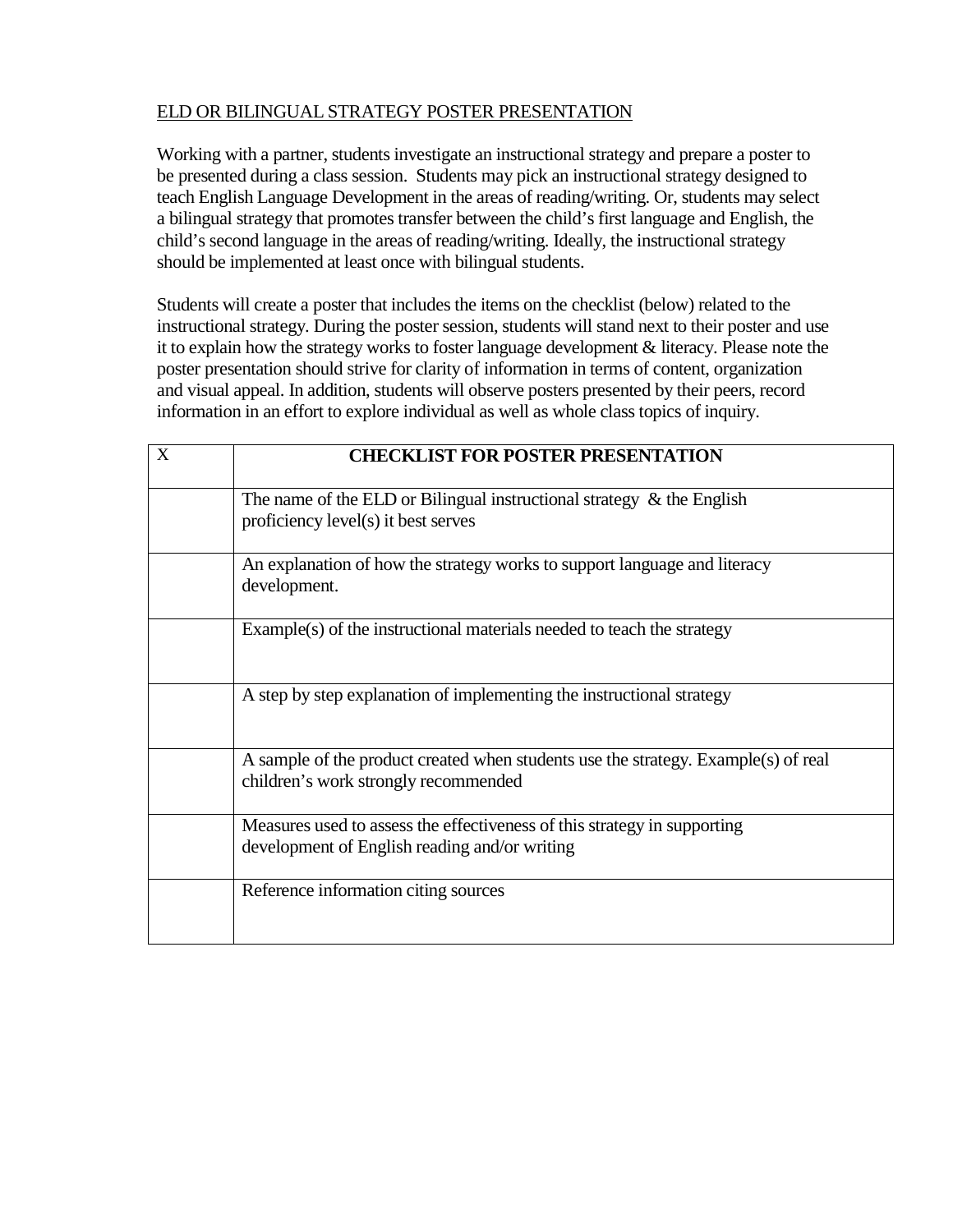# ENGLISH READING INTERVENTION STUDY (This assignment serves as evidence for CTEL standards 7 & 8.)

Students design and implement a reading intervention for children who need help reading English language texts. Students may work with an individual child who is an English language learner or a small group of children, which includes at least 1 child who is an English language learner. Students gather both pre-test and post-test data. Pre-test data is used to inform decisions as to an appropriate reading intervention. Pre and post test data are analyzed to aide students in drawing conclusions about the effects of the intervention. Students write a 1,500 word essay (approx 4 – 5 pages using 1.5 spacing, Times New Roman, font size 11) that follows the template described in the table below. The paper must include citations of research from scholarly/research-based professional literature at appropriate places in the paper.

|                                                      | Template for Literacy Intervention Paper |                                                                                                                                                                                                                                                                                                                                                                                                                                      |  |
|------------------------------------------------------|------------------------------------------|--------------------------------------------------------------------------------------------------------------------------------------------------------------------------------------------------------------------------------------------------------------------------------------------------------------------------------------------------------------------------------------------------------------------------------------|--|
| <b>Section 1</b><br>Introduction<br>$\&$<br>Pre-test |                                          | A description of the need the reader(s) have that calls for an<br>intervention, including the EL student(s)' needs.<br>A brief description of the formal or informal assessment<br>data information used to determine reading needs and<br>English proficiency levels for the EL student(s). An<br>explanation of how the assessment data points out the<br>specific need.                                                           |  |
| <b>Section 2</b><br>Intervention<br>description      |                                          | A description of the intervention you plan to try with the<br>$\bullet$<br>individual or small group, including the EL student(s).<br>(include time frame for implementing intervention)<br>An explanation of why you think it is an appropriate<br>intervention. Be sure to cite the salient literature.                                                                                                                            |  |
| <b>Section 3</b><br>Intervention<br>record           |                                          | A record of what you did and how the child/children<br>$\bullet$<br>responded, including how the EL student(s) responded.                                                                                                                                                                                                                                                                                                            |  |
| <b>Section 4</b><br>Post-test                        |                                          | An report of the extent to which this intervention did or did<br>not work in the ways that were expected, including for<br>supporting the EL student(s)' reading in English. Be sure to<br>include assessment data information and report what were<br>the positive, neutral, and/or negative results?<br>An explanation of why this intervention did or did not work<br>in the ways that were expected. Be sure to cite the salient |  |
| <b>Section 5</b><br>Reflection                       |                                          | literature.<br>A reflection on what you learned about using literacy<br>assessments data to plan and evaluate specific interventions,<br>in particular as the data relates to EL students learning to<br>read in English. What was valuable about the experience?<br>What would you do differently next time? How could you<br>use this experience to further your development as a reading<br>teacher or a reading specialist?      |  |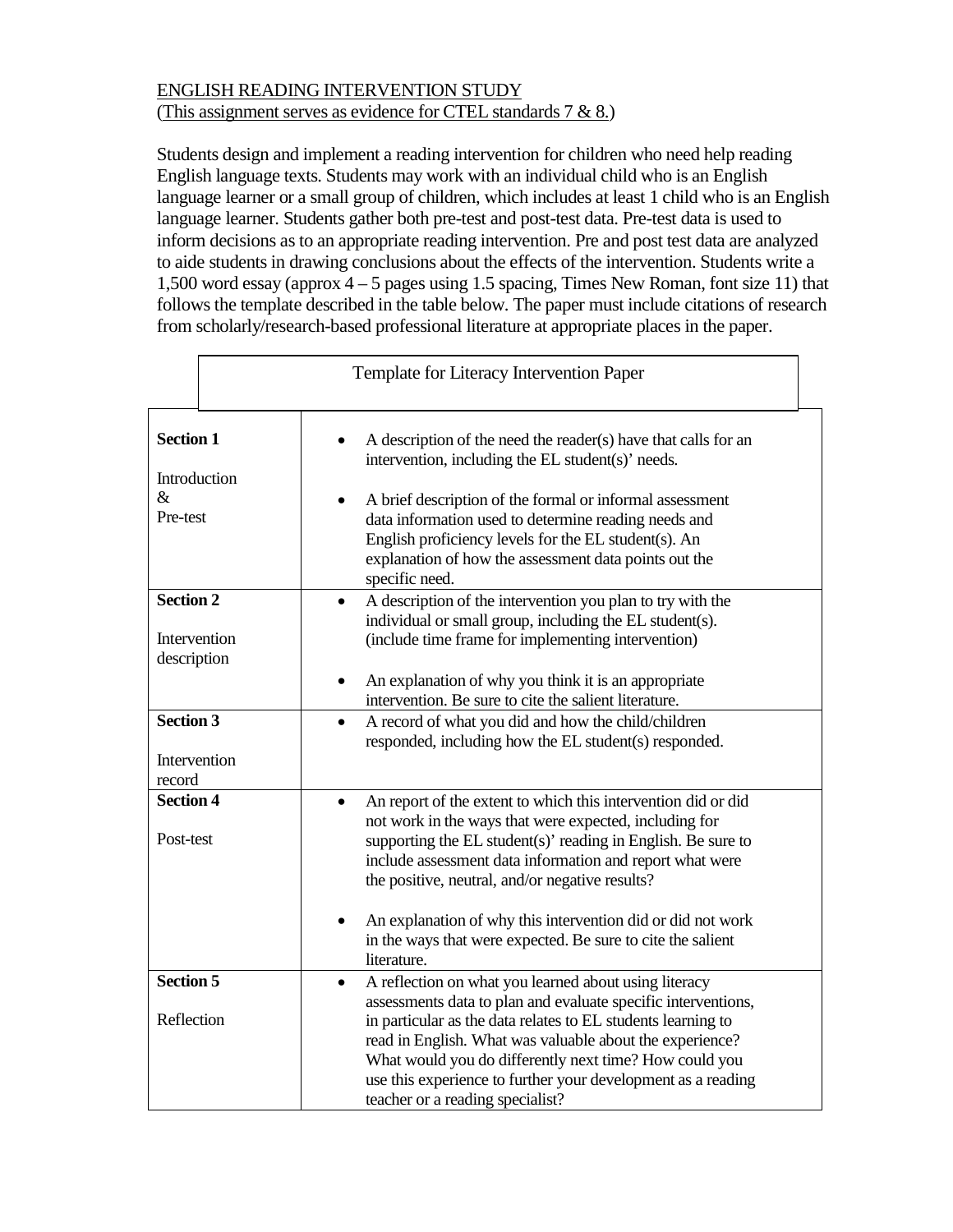### **THURSDAYS COURSE SCHEDULE: EDUC 613 Fall 2010 The instructor reserves the right to modify the schedule**.

| <b>Date</b>            | <b>Topic</b>                                      | <b>Assignments</b>                |
|------------------------|---------------------------------------------------|-----------------------------------|
| <b>Session 1</b>       | Overview of the Course                            | Readings:                         |
| Sept 2                 | Literacy assessment, differentiated instruction   | Kucer ch. 2                       |
|                        | & intervention                                    | Quiocho ch. 10                    |
|                        | Multiple Dimensions of Literacy                   |                                   |
|                        | <b>Campus Closed for Labor Day</b>                |                                   |
|                        | Monday, Sept. 6                                   |                                   |
| <b>Session 2</b>       | L1 & L2 language & literacy development           | Readings:                         |
| Sept 9                 | Culturally responsive literacy instruction        | Kucer ch. 3                       |
|                        |                                                   | Quiocho ch. 1 & 2                 |
|                        | <b>Amazing English! Jigsaw</b>                    |                                   |
| Session 3              | Sociocultural dimension of literacy, storytelling | DUE: PROMPT # 1 activity          |
| Sept 16                | Supplementing textbooks with picture-books        |                                   |
|                        |                                                   | <b>Additional Readings:</b>       |
| <b>On-line session</b> |                                                   | Kucer ch 6                        |
| <b>Session 4</b>       | Literacy instruction for beginning readers,       | <b>DUE:</b> Latino Summit Data    |
| Sept 23                | Teaching in the linguistic dimension              | Analysis                          |
|                        | Struggling Readers & literacy interventions       |                                   |
|                        |                                                   | Readings:                         |
|                        | Allington podcast "RTI revisited"                 | Kucer ch. 4                       |
| <b>Session 5</b>       | Achievement gap in literacy, poverty, access to   | DUE: PROMPT #2 activity           |
| Sept 30                | books and the role of independent, self-selected  |                                   |
|                        | reading                                           | <b>Additional Readings:</b>       |
| <b>On-line session</b> |                                                   | Kucer p 377-378                   |
| <b>Session 6</b>       | Approaches: SDAIE, SEI, ELD, Bilingual            | <b>DUE:</b> Chapter Presentations |
| Oct 7                  | Value of L1& transfer                             |                                   |
|                        |                                                   | Readings:                         |
|                        |                                                   | <b>Research Article: TBA</b>      |
| <b>Session 7</b>       | Integrating vocabulary instruction $&$            | DUE: PROMPT #3 activity           |
| Oct 14                 | Supporting the development of academic            |                                   |
|                        | language for students learning English            |                                   |
| <b>On-line session</b> |                                                   |                                   |
| <b>Session 8</b>       | Reading comprehension, teaching in the            | <b>DUE:</b> Chapter Presentations |
| Oct. 21                | cognitive dimension & interventions (block        |                                   |
|                        | strategies)                                       | Readings:                         |
|                        |                                                   | Kucer ch 5                        |
|                        |                                                   | <b>Research Article: TBA</b>      |
| <b>Session 9</b>       | Multiple modalities in reading and writing        | DUE: PROMPT #4 activity           |
| Oct 28                 | Exploring theories of the New Literacies          |                                   |
|                        |                                                   |                                   |
| <b>On-line session</b> |                                                   |                                   |